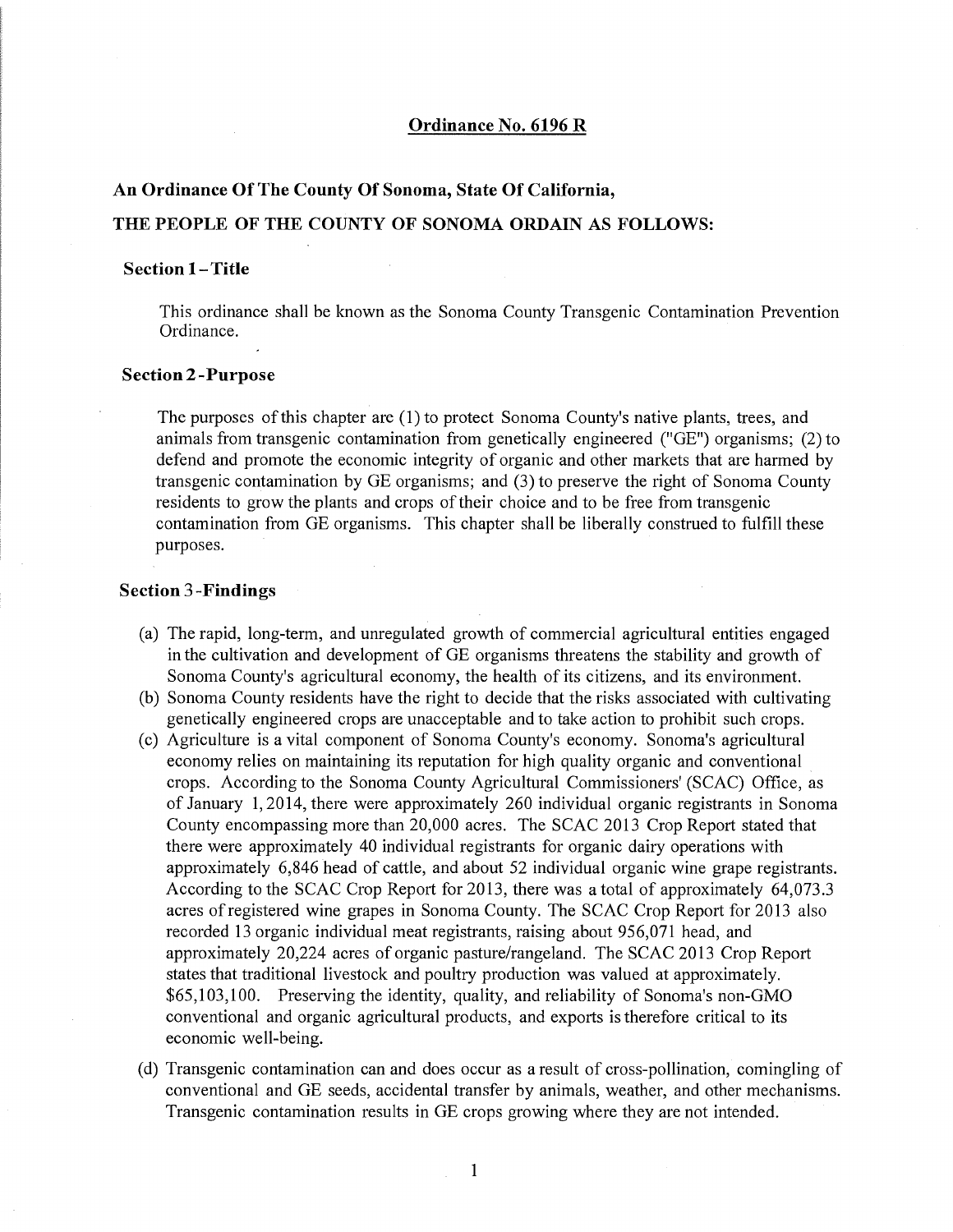- $(e)$  The contamination of both conventional and organic agricultural products with GE material can have a myriad of significant impacts. Organic and many foreign markets prohibit GE crops, and even a single event of transgenic contamination, can and has resulted in significant economic harm when the contaminated crops are rejected by buyers. Farmers and other parties who lose markets, through no fault of their own, as a result of transgenic contamination may not find adequate legal recourse. Further, contamination causes the loss of the fundamental right to choose, for the farmer and the public, to sow crops that are not engineered.
- (f) Currently, no mechanisms. exist to guarantee that transgenic contamination will not occur.
- $(g)$  The rapid development and introduction of GE crops, combined with inadequate regulatory oversight at the state and federal levels, have left the citizens of Sonoma County with significant concerns regarding the long-term safety of GE crops. The U.S. Food and Drug Administration does not require or conduct safety studies of genetically engineered foods. Instead, any safety consultations are voluntary, and genetically engineered food developers may decide what information to provide to the agency. Market approval of genetically engineered food is based on industry research alone. There have been no longterm or epidemiological studies in the U.S. that examine the safety of human consumption of genetically engineered foods.
- (h) Manipulating genes in plants and animals via genetic engineering and inserting them into organisms is an imprecise process and often causes unintended consequences. Mixing plant, animal, bacterial, and viral genes through genetic engineering in combinations that cannot occur in nature may produce results that lead to adverse health or environmental consequences.
- (i) Independent scientists are limited from conducting safety and risk-assessment research of genetically engineered materials due to industry restrictions on research of those materials.
- $(i)$  The cultivation of GE crops can have serious effects on the environment. For example, in 2014, 94 percent of all soy grown in the U.S. was engineered to be herbicide resistant. In fact, the vast majority of GE crops are designed to withstand herbicides, and therefore promote indiscriminate herbicide use. As a result, GE herbicide-resistant crops have caused 527 million pounds of additional herbicides to be applied to the nation's farmland over the 16 year period from 1996- 2011. These toxic herbicides damage the vitality and quality of our soil, harm wildlife, contaminate our drinking water, and pose health risks to consumers and farm workers.
- (k) Increased use of herbicides in GE agriculture has resulted in the rapid development and proliferation of previously unknown herbicide-tolerant superweeds. These superweeds threaten to overtake the habitat of native flora and fauna in uncultivated lands and force farmers to use increasingly toxic and expensive herbicides to remove them from cultivated lands.
- $(1)$  Insect-resistant GE crops pose a high risk of fostering rapid evolution of pests resistant to organic pesticides, to the detriment oforganic farmers, and they also facilitate agriculturally and environmentally harmful monocultures, such as growing com continuously on the same field year after year.
- (m)The impacts of the direct introduction into Sonoma County of genetically engineered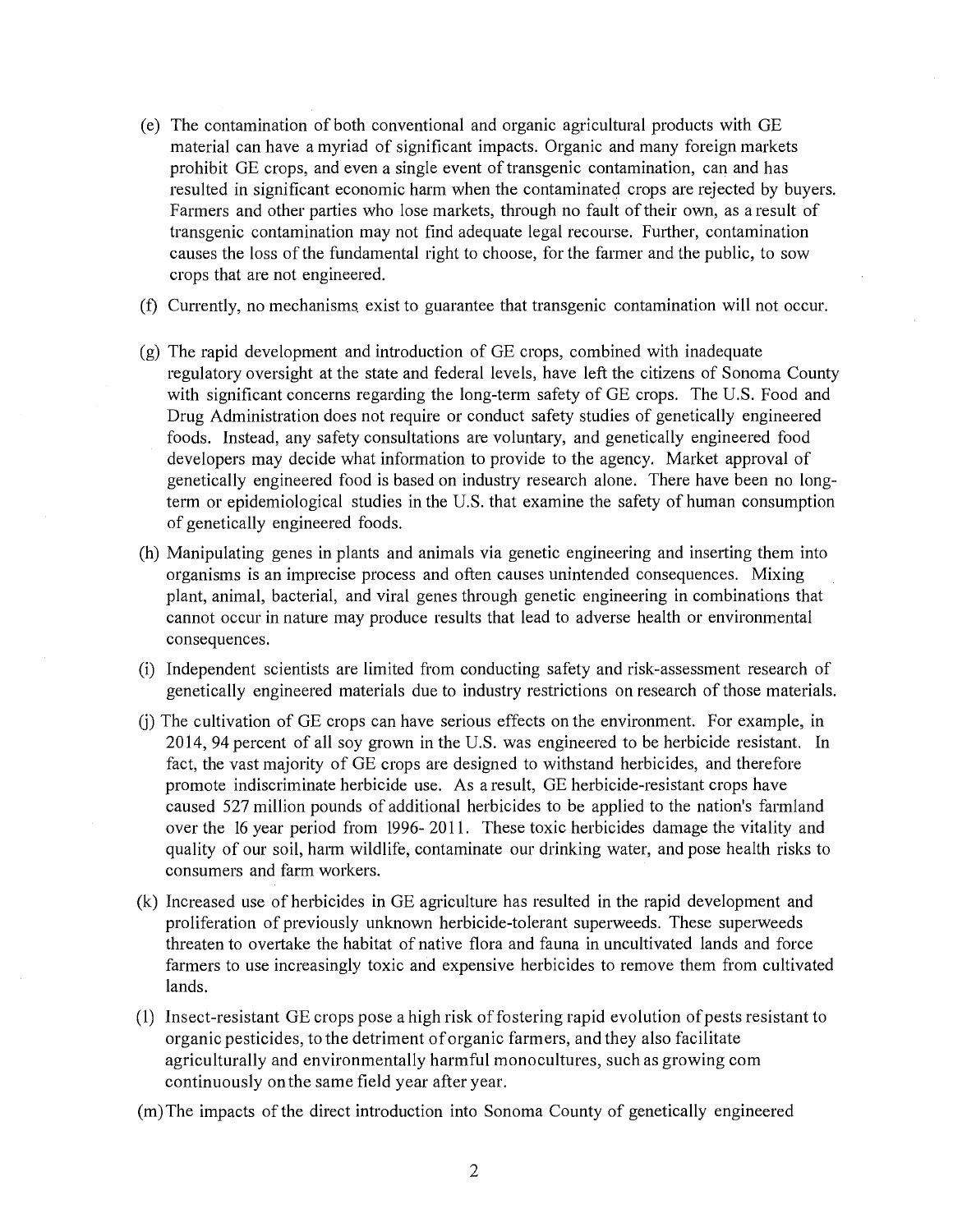organisms such as trees or fishes, or contamination by them, would be unknowable in advance. However, such introduction or contamination would have the potential to seriously imperil local ecosystems, to threaten traditional ways of life in our rural county, and to undermine critical local industries including forestry, fisheries, and tourism. Many countries and regions around the world have prohibited or strictly regulated their cultivation, use and/or importation. In the absence of such appropriate, effective regulation in California or the broader United States, many local governments in our region have acted to restrict or prohibit the growing of genetically engineered organisms within their borders. Such local governments include the Counties of Mendocino, Marin, Trinity, Humboldt and Santa Cruz.

(n) For these reasons, the People of Sonoma County find that the propagation, cultivation, raising or growing of genetically engineered organisms in the County is not consistent with proper and accepted agricultural customs and standards of Sonoma County. Furthermore, because the risk of transgenic contamination increases the longer a genetically engineered organism remains in an uncontrolled environment, the People find that the contamination risk caused by the propagation, cultivation, raising or growing of genetically engineered organisms shall be remedied as set forth below.

## **Section4-Definitions**

- (a) "Commissioner" means the Sonoma County Agricultural Commissioner.
- (b) "Genetically engineered" means produced from an organism or organisms in which the genetic material has been changed through the application of:
	- 1) Invitro nucleic acid techniques which include, but are not limited to, recombinant deoxyribonucleic acid (DNA) or ribonucleic acid (RNA), direct injection of nucleic acid into cells or organelles, encapsulation, gene deletion, and doubling; or
	- 2) Methods offusing cells beyond the taxonomic family that overcome natural physiological, reproductive, or recombination barriers, and that are not techniques used in traditional breeding and selection such as conjugation, transduction, and hybridization.
- (c) "Organism" means any biological entity capable ofreplication, reproduction or transferring of genetic material, exclusive ofhuman beings and human fetuses.
- (d) "Genetically engineered organism" means an organism, or the offspring of an organism, the DNA ofwhich has been altered or amended through genetic engineering. Such organisms are also sometimes referred to as "genetically modified organisms" or "GMOs." For the purposes of this definition, an animal, which has not itself been genetically engineered, regardless of whether such animal has been fed or injected with any food or drug that has been produced through means ofgenetic engineering, shall not be considered genetically engineered. '

#### **Section5-Prohibitions**

It is unlawful for any person, partnership, corporation, firm or entity of any kind to propagate,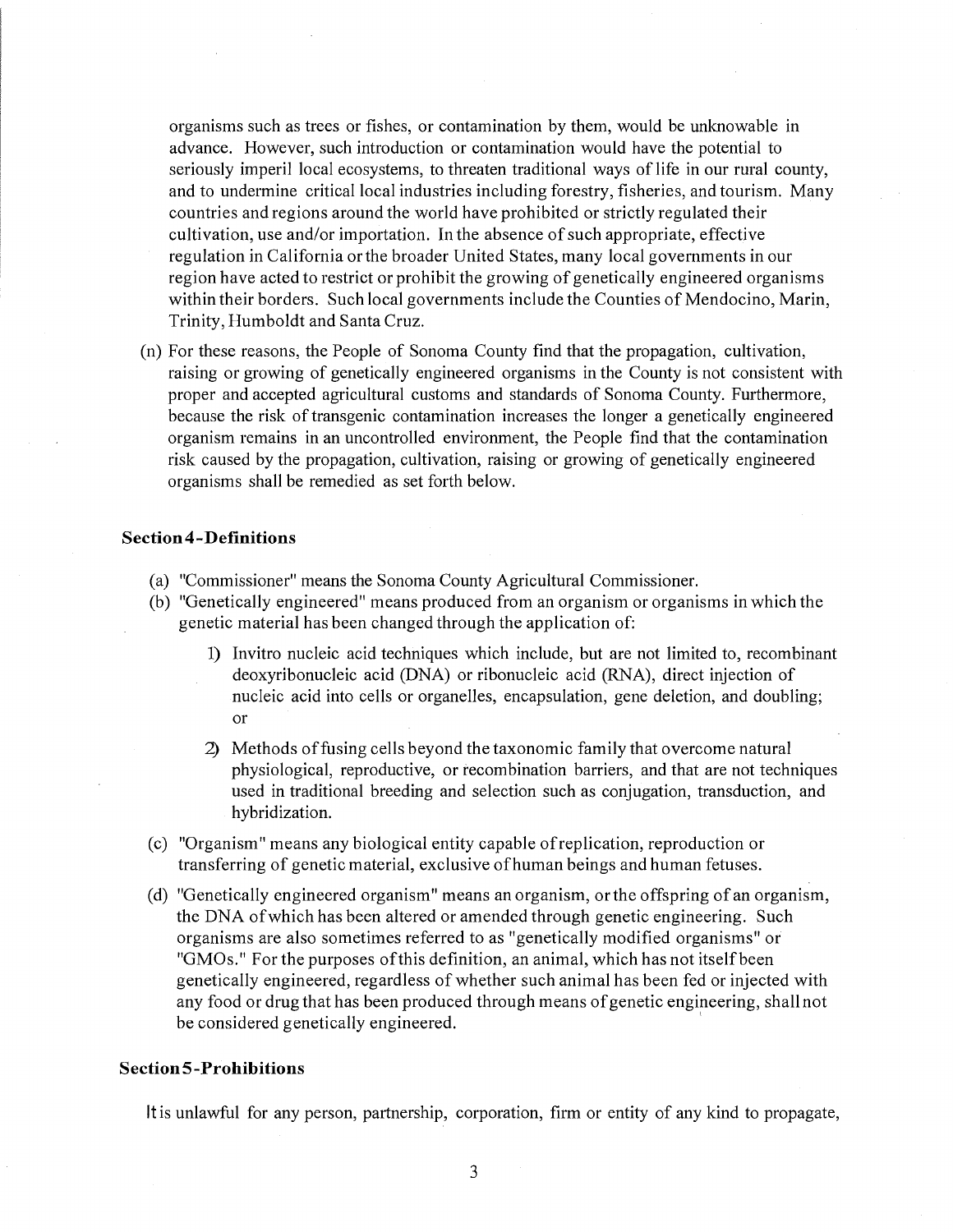cultivate, raise or grow genetically engineered organisms in the County. Any act in violation of this provision is subject to the enforcement measures outlined in Section 8.

#### **Section 6-Exemptions**

(a) Nothing in this Ordinance shall make it unlawful for:

- 1) any person or other legal entity in the County to purchase, sell, or distribute genetically engineered human food or animal feed;
- 2) any licensed health care practitioner to provide any diagnosis, care or treatment to any human patient or animal; or
- 3) any research institutions, laboratories or manufacturing facilities in the County to conduct research involving genetically engineered organisms whose reproduction in the environment can be physically contained. Such research activities must be conducted under secure, enclosed indoor laboratory conditions, with utmost precautions to prevent release of genetically engineered organisms into the outside environment.

#### **Section 7 -Effective Date and Transitional Period**

- (a) This Ordinance shall take effect immediately upon approval by the Board of Supervisors or voters of Sonoma County, except as set forth here and below.
- (b) Any person or other legal entity that is already propagating, cultivating, raising or growing genetically engineered organisms in the County on, or before, the date this Ordinance is approved by the Board of Supervisors or voters of Sonoma County shall be permitted to maintain such organisms until the end of their natural agronomic growth cycle. Any person or other legal entity in possession of genetically engineered seed purchased before the date this Ordinance is approved may cultivate those seeds in the growing cycle immediately following the enactment of this Ordinance. At the conclusion of that time period, any person or other legal entity who has continued propagating, cultivating, raising or growing genetically engineered organisms in the County during this transitional period shall be required to destroy and safely dispose of, or remove completely and permanently from the County, any remaining genetically engineered organisms.
- (c) None ofthe provisions ofthis Ordinance shall be construed to permit any person or other legal entity that is not currently in possession of genetically engineered seed or already propagating, cultivating, raising or growing genetically engineered organisms in the County to begin to do so after this Ordinance is approved by the Board of Supervisors or voters of Sonoma County.
- (d) Other than Section  $7(a)$  above, none of the provisions of the Ordinance shall be construed to permit any person or other legal entity who is already propagating, cultivating, raising or growing genetically engineered organisms in the County to propagate, cultivate, raise or grow any genetically engineered organisms not already living and established in the County, or otherwise to begin any new activity prohibited by Section (5) of this Ordinance, after it takes effect.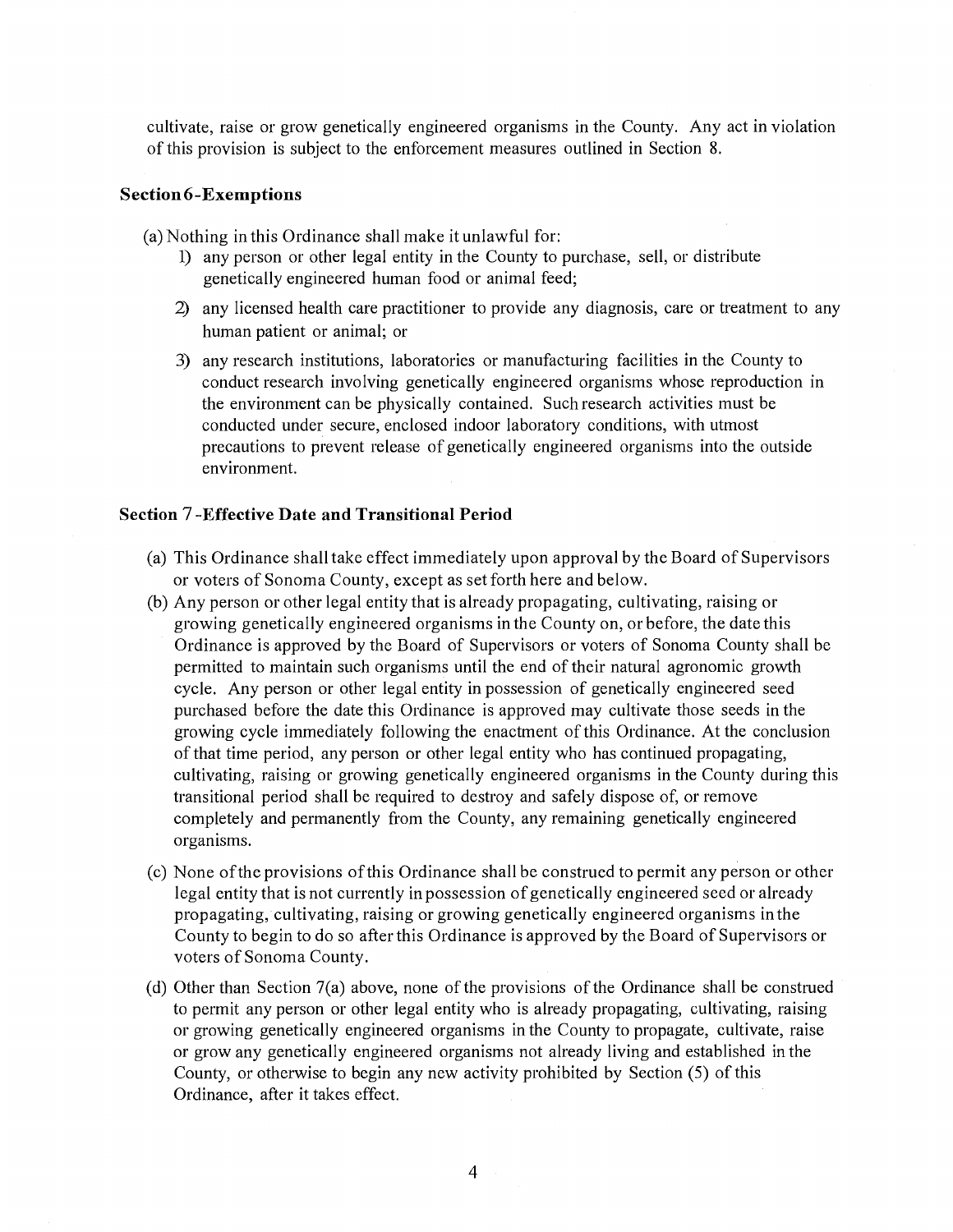#### **Section 8-Regulations**

If necessary, the Commissioner may enact and enforce regulations to implement this chapter, but it may not create any new exemption not listed in this chapter.

#### **Section 9 -Enforcement**

- (a) The Commissioner shall create and provide for a procedure for any person to report any known or suspected violation of this Ordinance. The procedure shall include the creation of a reporting form to document the nature and location ofthe reported violation, the basis for the report, and contact information for the reporting party.
- (b) The Commissioner may bring an action in a court of competent jurisdiction to enjoin any person or entity from violating this chapter.
- (c) The Commissioner shall assess a civil monetary penalty against any person or entity violating this chapter, in the amount of:
	- 1) One hundred dollars for a first violation;
	- 2) Five hundred dollars for a second violation; or
	- 3) One thousand dollars for a third or subsequent violation.

In assessing penalties, each day of violation must be considered a separate violation.

- (d) The Commissioner may also assess to the violator of this Ordinance any costs of enforcing the provisions of this Ordinance.
- (e) The Commissioner shall submit an annual report to the Board containing a brief description of all complaints received and enforcement actions taken under this Ordinance, if any, along with any other relevant information or analysis the Commissioner may choose, at his or her discretion, to include. A copy of such report shall be posted on the County Department of Agriculture's official website.

## **Section 10-Severability**

The provisions of this Ordinance are severable. If any provision of this Ordinance or its application is held invalid, that invalidity shall not affect other provisions or applications that can be given effect without the invalid provision or application.

# APPROVED BY THE FOLLOWING VOTE OF THE VOTERS OF SONOMA COUNTY AT THE GENERAL ELECTION HELD ON NOVEMBER 8, 2016.

YES 122,399 (57.4%)

NO 90,947 (42.6%)